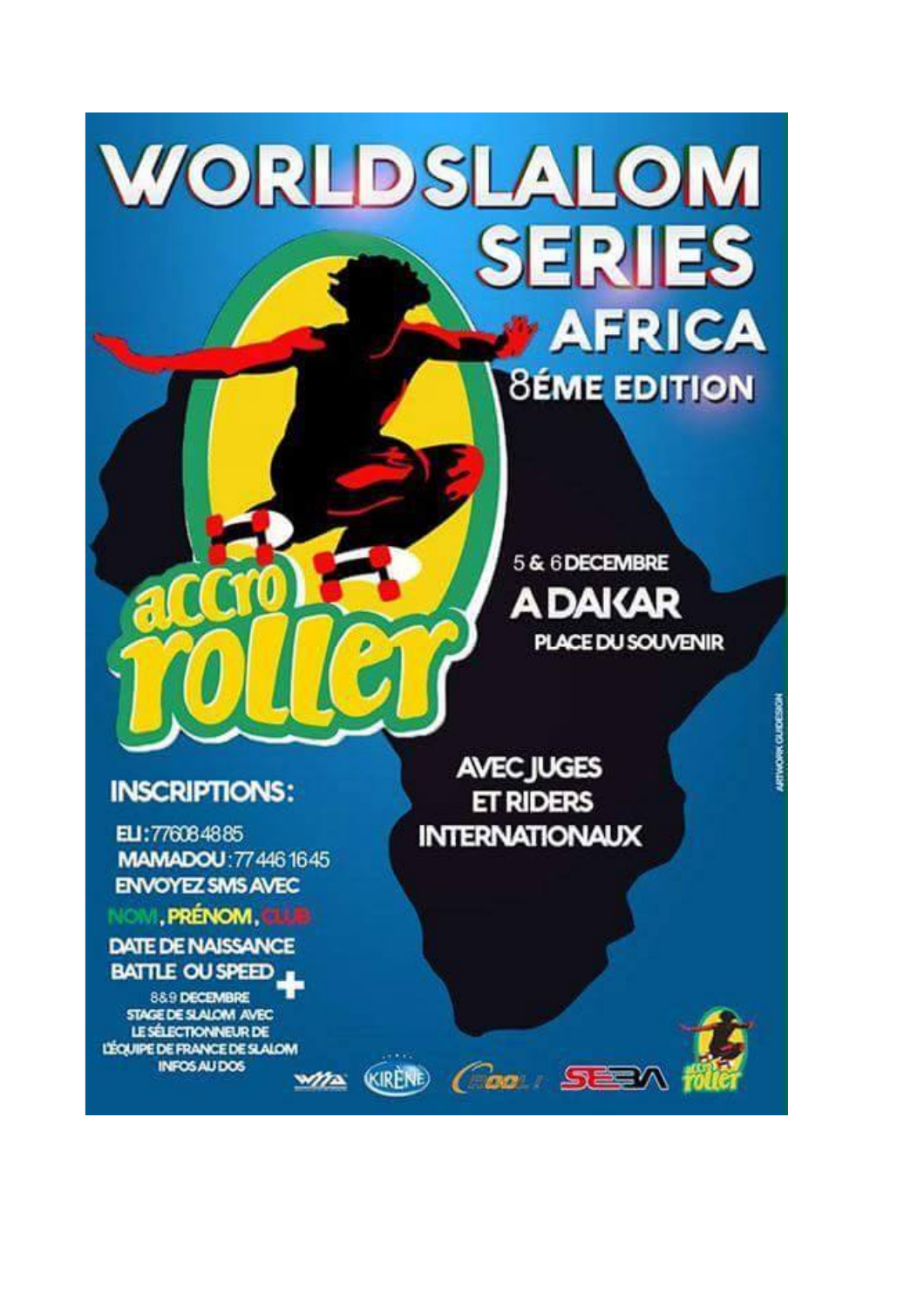## **Battle Africa 8è édition**

Dakar, Senegal, 5-6 December 2015

| <b>Final Ranking Battle Men</b> |                                  |                                |             |  |  |
|---------------------------------|----------------------------------|--------------------------------|-------------|--|--|
| <b>Rank</b>                     | ID<br><b>Name</b>                |                                | <b>Ctry</b> |  |  |
| 1                               |                                  | 10671101139 Thierry Teddy      | <b>FRA</b>  |  |  |
| $\overline{2}$                  |                                  | 11601304281 Thiam Tamba        | <b>SEN</b>  |  |  |
| 3                               |                                  | 11601000507 Ndiaye Khalil Sore | <b>SEN</b>  |  |  |
| 4                               | 11601405485 Ba Ablaye            |                                | <b>SEN</b>  |  |  |
| 5                               | 11601000182 Diallo Korka         |                                | <b>SEN</b>  |  |  |
| 6                               |                                  | 11601102038 Diallo Ayouba      | <b>SEN</b>  |  |  |
| 7                               | 11601000180 Diallo Cheikh Assane |                                | <b>SEN</b>  |  |  |
| 8                               | 11601405486 Ba Sadou             |                                | <b>SEN</b>  |  |  |
| 9                               |                                  | 11601000184 Diallo Mbissane    | <b>SEN</b>  |  |  |
| 9                               | 11601405499 Doumbiu Bibi         |                                | <b>SEN</b>  |  |  |
| 9                               | 11601203058 Dougie Christ        |                                | <b>SEN</b>  |  |  |
| 9                               | 11601304280 Thiam Diams          |                                | <b>SEN</b>  |  |  |
| 13                              | XXX                              | Koula Faye                     | <b>SEN</b>  |  |  |
| 13                              | 11601405495 Diallo Alpha         |                                | <b>SEN</b>  |  |  |
| 13                              |                                  | 11601405515 Sene-Diouf Mamadou | <b>SEN</b>  |  |  |
| 13                              | 11601203093 Ba Mamadou           |                                | <b>SEN</b>  |  |  |

| <b>Final Ranking Battle Women</b> |                         |             |             |  |
|-----------------------------------|-------------------------|-------------|-------------|--|
| <b>Rank</b>                       | ID                      | <b>Name</b> | <b>Ctry</b> |  |
| 1                                 | 21601405537 Travan Rose |             | <b>SEN</b>  |  |
| 2                                 | 21601304307 Awa Balde   |             | <b>SEN</b>  |  |
| 3                                 | 21601304293 Adama Balde |             | <b>SEN</b>  |  |
| Δ                                 | 21601001026 Ba Sophie   |             | <b>SFN</b>  |  |

| <b>Final Ranking Speed Slalom Men</b> |                         |                                |             |                    |       |  |
|---------------------------------------|-------------------------|--------------------------------|-------------|--------------------|-------|--|
| <b>Rank</b>                           | ID                      | <b>Name</b>                    | <b>Ctry</b> | <b>Q.B.T F.B.T</b> |       |  |
| 1                                     |                         | 11601000507 Ndiaye Khalil Sore |             | SEN 6,422 5,886    |       |  |
| $\overline{2}$                        |                         | 11601405497 Diop Pape Birahim  | SEN         | 5,690 5,876        |       |  |
| 3                                     |                         | 11601203058 Dougie Christ      |             | SEN 5,985 5,962    |       |  |
| 4                                     | 11601405498 Diouf Bara  |                                | <b>SEN</b>  | 6,112 5,704        |       |  |
| 5                                     |                         | 11601000184 Diallo Mbissane    | <b>SEN</b>  | 5,270 5,998        |       |  |
| 6                                     | 11601405485 Ba Ablaye   |                                |             | SEN 5,309          | 6,131 |  |
| 7                                     | XXX                     | Mory Diouf                     |             | SEN 5,741 6,968    |       |  |
| 8                                     | 11601304281 Thiam Tamba |                                | <b>SEN</b>  | 6,147              | 6,402 |  |
| 9                                     | 11601203093 Ba Mamadou  |                                | <b>SEN</b>  | 5,140              | 6,447 |  |
| 10                                    | XXX                     | Papa Gaye                      | <b>SEN</b>  | 5,470              | 6,534 |  |
| 11                                    |                         | 11601102009 Thiam Ibrahima     | <b>SEN</b>  | 5,558              | 7,073 |  |